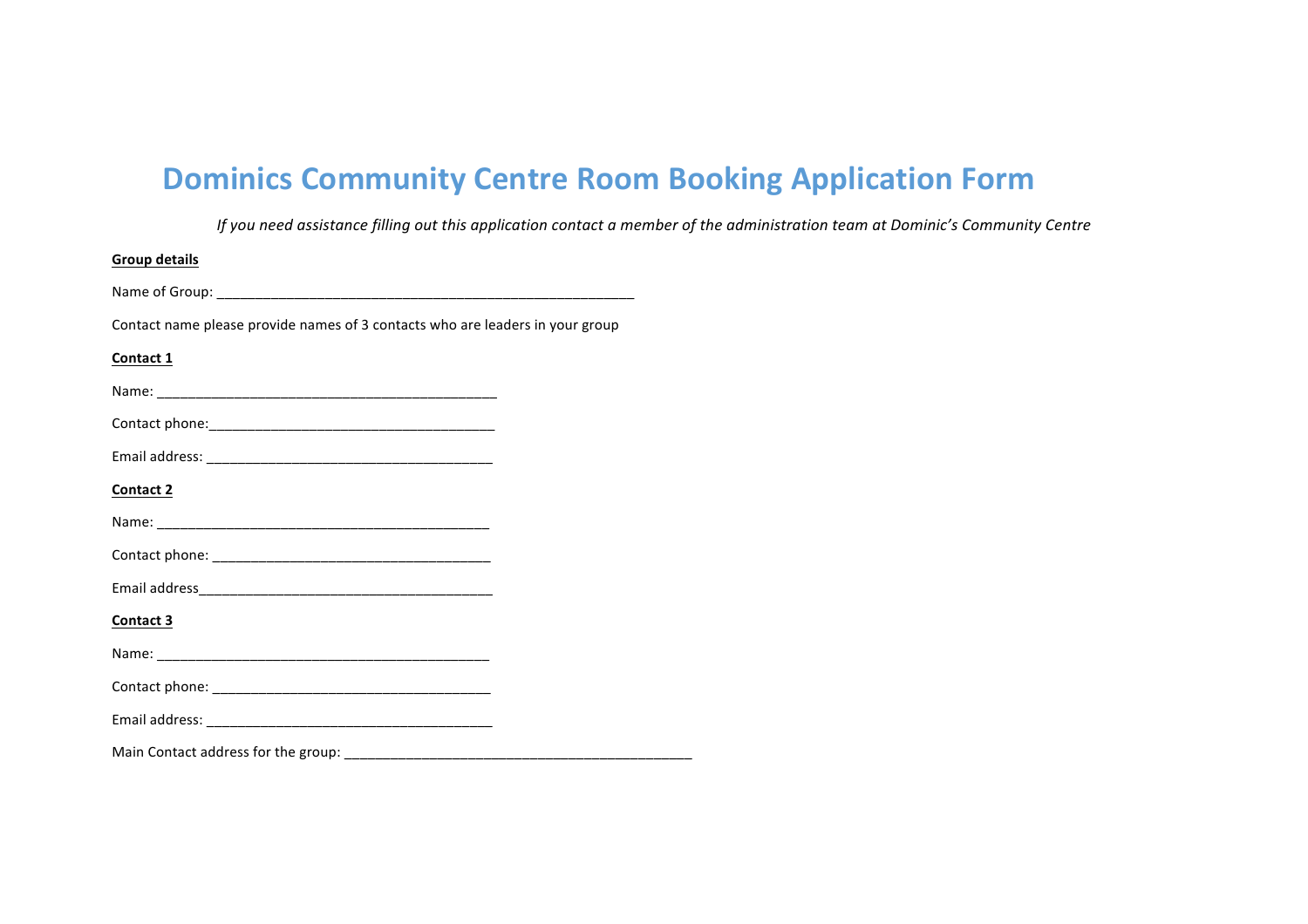| <b>Insurance Details</b>                                                                                                                                          |
|-------------------------------------------------------------------------------------------------------------------------------------------------------------------|
|                                                                                                                                                                   |
|                                                                                                                                                                   |
|                                                                                                                                                                   |
| A copy of your insurance certificate must accompany this application as well as a letter from your insurer indemnifying Dominic's community centre                |
| Are all your group leaders Garda Vetted? Yes $\Box$ No $\Box$                                                                                                     |
| Do all your leaders have child protection training ? Yes $\Box$ No $\Box$                                                                                         |
| <b>Booking information</b>                                                                                                                                        |
| <b>Type of Group:</b>                                                                                                                                             |
| Non-profit Local Community $\Box$ Faith based group $\Box$ Community Information service $\Box$                                                                   |
| Workshops & rehearsal space $\Box$ Student group $\Box$ For Profit $\Box$ (Profit based group is any group or individual generating income from using the centre) |
|                                                                                                                                                                   |
| <b>Type of function</b>                                                                                                                                           |
| Celebrating Diversity $\Box$ Skill Development $\Box$ Meeting $\Box$ Focus group $\Box$                                                                           |
|                                                                                                                                                                   |
| What demographic will benefit from your function/booking: $10 - 18$ -18-21 $\Box$ 21+ $\Box$ over 55 $\Box$                                                       |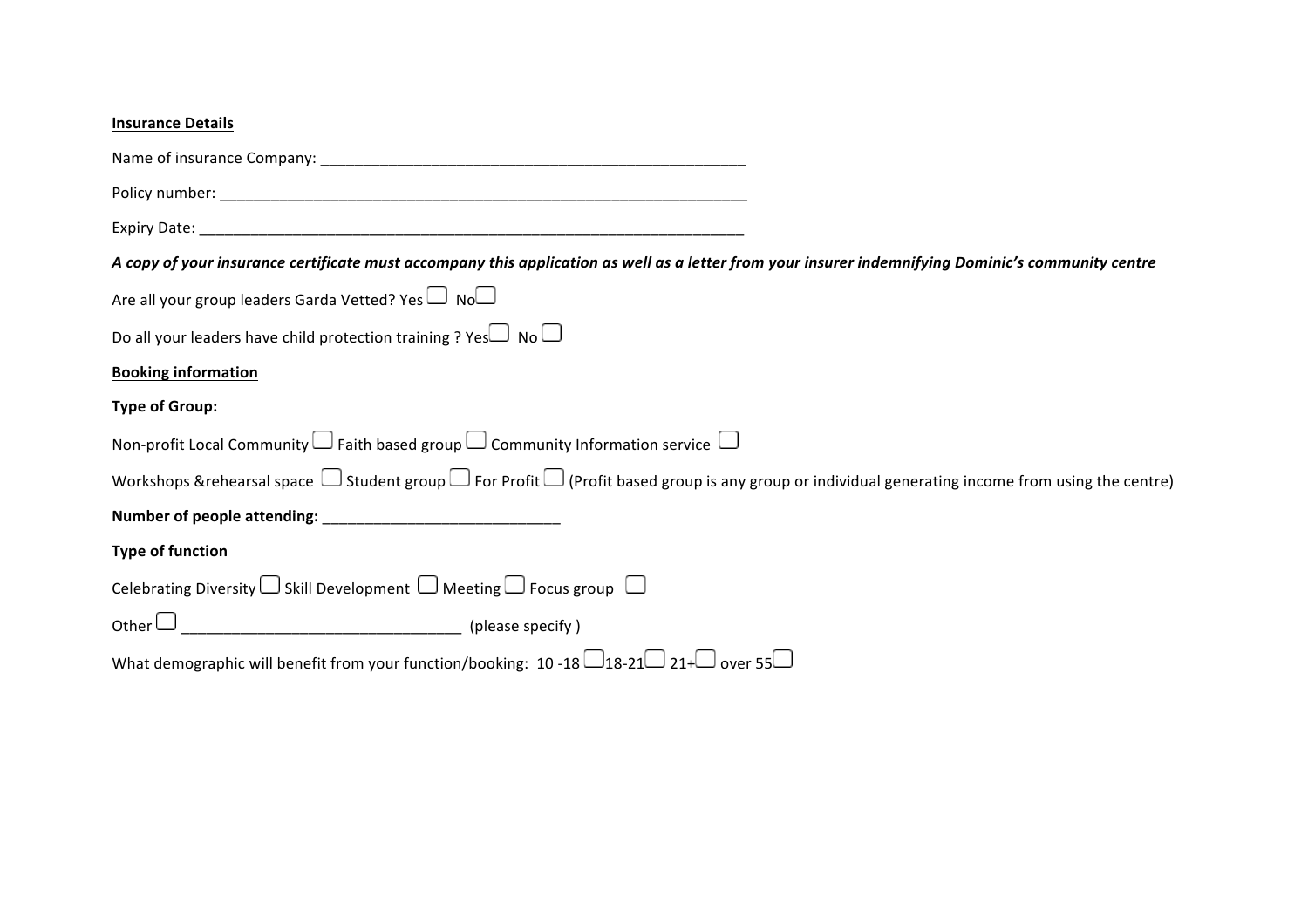## Please circle dates on the calendar below that are required

| Jan                                                                                                                                                                                                                                                          | $\mathbf{1}$ | $\overline{2}$ | 3              | 4              | 5              | 6          | $\overline{7}$ | 8 | 9 | 10 | 11 | 12 | 13 | 14 | 15 | 16 | 17 | 18 | 19 | 20 | 21 | 22 | 23 | 24 | 25 | 26 | 27 | 28 | 29   | 30 | 31 |
|--------------------------------------------------------------------------------------------------------------------------------------------------------------------------------------------------------------------------------------------------------------|--------------|----------------|----------------|----------------|----------------|------------|----------------|---|---|----|----|----|----|----|----|----|----|----|----|----|----|----|----|----|----|----|----|----|------|----|----|
| Feb                                                                                                                                                                                                                                                          | $\mathbf{1}$ | $\overline{2}$ | $\overline{3}$ | $\overline{4}$ | 5 <sup>5</sup> | 6          | $\overline{7}$ | 8 | 9 | 10 | 11 | 12 | 13 | 14 | 15 | 16 | 17 | 18 | 19 | 20 | 21 | 22 | 23 | 24 | 25 | 26 | 27 | 28 | (29) |    |    |
| Mar                                                                                                                                                                                                                                                          | 1            | $\overline{2}$ | $\overline{3}$ | 4              | 5              | 6          | 7              | 8 | 9 | 10 | 11 | 12 | 13 | 14 | 15 | 16 | 17 | 18 | 19 | 20 | 21 | 22 | 23 | 24 | 25 | 26 | 27 | 28 | 29   | 30 | 31 |
| April                                                                                                                                                                                                                                                        | $\mathbf{1}$ | $\overline{2}$ | $\overline{3}$ | $\overline{4}$ | 5              | 6          | $\overline{7}$ | 8 | 9 | 10 | 11 | 12 | 13 | 14 | 15 | 16 | 17 | 18 | 19 | 20 | 21 | 22 | 23 | 24 | 25 | 26 | 27 | 28 | 29   | 30 |    |
| May                                                                                                                                                                                                                                                          | $\mathbf{1}$ | $\overline{2}$ | $\overline{3}$ | $\overline{4}$ | 5              | 6          | $\overline{7}$ | 8 | 9 | 10 | 11 | 12 | 13 | 14 | 15 | 16 | 17 | 18 | 19 | 20 | 21 | 22 | 23 | 24 | 25 | 26 | 27 | 28 | 29   | 30 | 31 |
| June                                                                                                                                                                                                                                                         | 1            | $\overline{2}$ | 3              | 4              | 5              | 6          | $\overline{7}$ | 8 | 9 | 10 | 11 | 12 | 13 | 14 | 15 | 16 | 17 | 18 | 19 | 20 | 21 | 22 | 23 | 24 | 25 | 26 | 27 | 28 | 29   | 30 |    |
| July                                                                                                                                                                                                                                                         | 1            | 2              | $\overline{3}$ | $\overline{4}$ | 5              | 6          | $\overline{7}$ | 8 | 9 | 10 | 11 | 12 | 13 | 14 | 15 | 16 | 17 | 18 | 19 | 20 | 21 | 22 | 23 | 24 | 25 | 26 | 27 | 28 | 29   | 30 | 31 |
| Aug                                                                                                                                                                                                                                                          | $\mathbf{1}$ | $\overline{2}$ | $\overline{3}$ | $\overline{4}$ | 5 <sup>5</sup> | $6-1$      | $\overline{7}$ | 8 | 9 | 10 | 11 | 12 | 13 | 14 | 15 | 16 | 17 | 18 | 19 | 20 | 21 | 22 | 23 | 24 | 25 | 26 | 27 | 28 | 29   | 30 | 31 |
| Sept                                                                                                                                                                                                                                                         | 1            | 2              | 3              | 4              | 5              | 6          | 7              | 8 | 9 | 10 | 11 | 12 | 13 | 14 | 15 | 16 | 17 | 18 | 19 | 20 | 21 | 22 | 23 | 24 | 25 | 26 | 27 | 28 | 29   | 30 |    |
| Oct                                                                                                                                                                                                                                                          | $\mathbf{1}$ | $\overline{2}$ | $\overline{3}$ | $\overline{4}$ | 5              | 6          | $\overline{7}$ | 8 | 9 | 10 | 11 | 12 | 13 | 14 | 15 | 16 | 17 | 18 | 19 | 20 | 21 | 22 | 23 | 24 | 25 | 26 | 27 | 28 | 29   | 30 | 31 |
| Nov                                                                                                                                                                                                                                                          | $\mathbf{1}$ | $\overline{2}$ | $\overline{3}$ | $\overline{4}$ | 5 <sub>1</sub> | $6-1$      | $\overline{7}$ | 8 | 9 | 10 | 11 | 12 | 13 | 14 | 15 | 16 | 17 | 18 | 19 | 20 | 21 | 22 | 23 | 24 | 25 | 26 | 27 | 28 | 29   | 30 | 31 |
| Dec                                                                                                                                                                                                                                                          | $\mathbf{1}$ | 2              | $\overline{3}$ | $\overline{4}$ | 5 <sub>1</sub> | $6 \mid 7$ |                | 8 | 9 | 10 | 11 | 12 | 13 | 14 | 15 | 16 | 17 | 18 | 19 | 20 | 21 | 22 | 23 | 24 | 25 | 26 | 27 | 28 | 29   | 30 | 31 |
| Room $3 \cup$ Room $4 \cup$ Room $5 \cup$<br>Room $2$<br>Room $1$<br>Monday Tuesday Wednesday Thursday Friday Saturday (*)<br>Day<br>Number of Hours required: __________________<br>Equipment required                                                      |              |                |                |                |                |            |                |   |   |    |    |    |    |    |    |    |    |    |    |    |    |    |    |    |    |    |    |    |      |    |    |
| How many tables do you require _______________How many chairs do you require_______________________<br>Do you require a microphone Yes $\Box$ No $\Box$ , Do you require a PA system Yes $\Box$ No $\Box$ , Do you require a smart TV Yes $\Box$ No $\Box$ , |              |                |                |                |                |            |                |   |   |    |    |    |    |    |    |    |    |    |    |    |    |    |    |    |    |    |    |    |      |    |    |
|                                                                                                                                                                                                                                                              |              |                |                |                |                |            |                |   |   |    |    |    |    |    |    |    |    |    |    |    |    |    |    |    |    |    |    |    |      |    |    |
| لسا No الكAre Refreshments required Yes الطoل, Administration requirements e.g. Photocopying, laminating, binding, etc Yes                                                                                                                                   |              |                |                |                |                |            |                |   |   |    |    |    |    |    |    |    |    |    |    |    |    |    |    |    |    |    |    |    |      |    |    |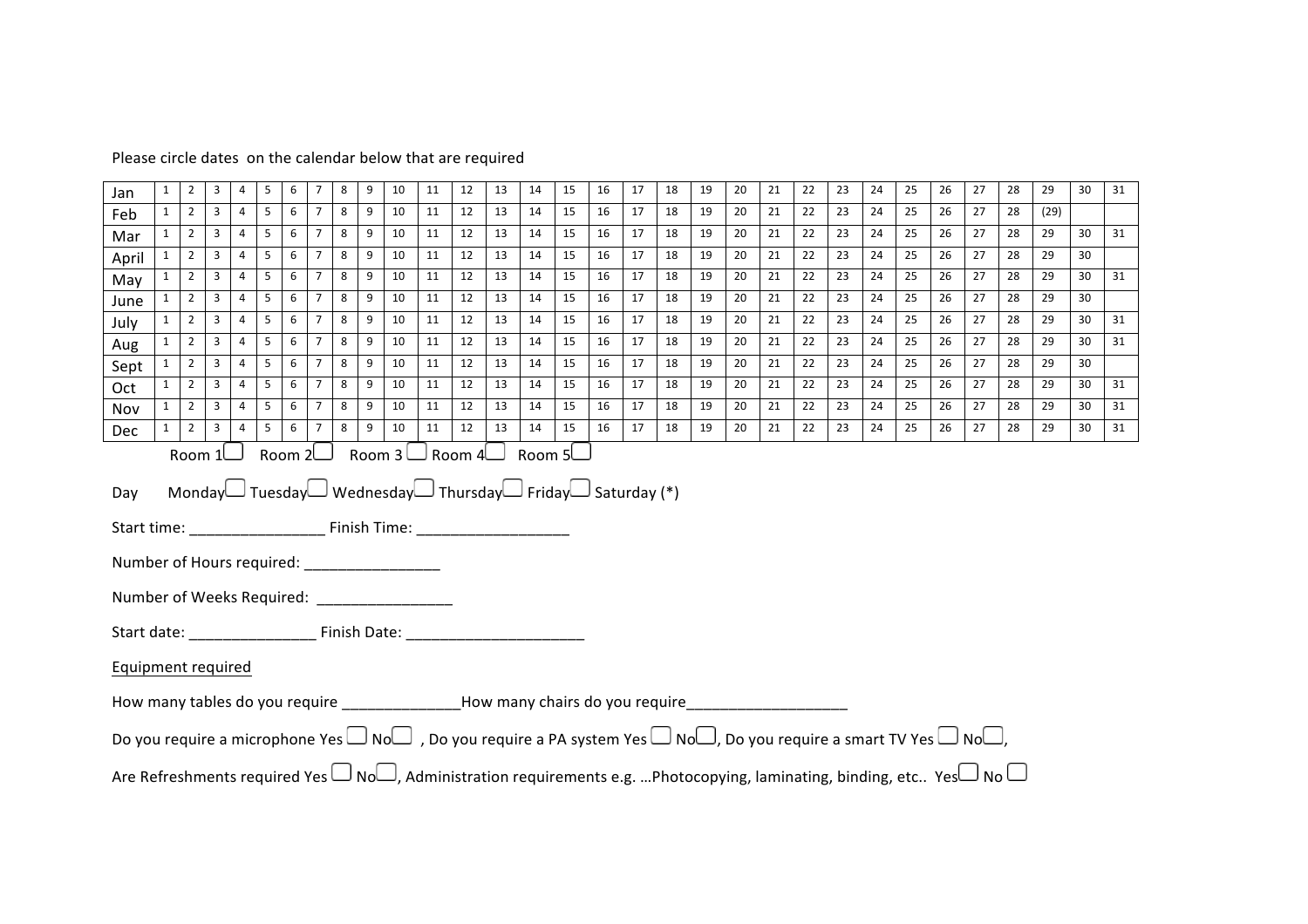#### **PLEASE FILL IN ALL SECTIONS OF THIS APPLICATION FORM INCLUDING SIGNATURE AND DATE**

Note: This form is an application NOT a booking. Following a successful application, the booking will be confirmed

| <b>Office Use Only</b>                                                      |  |  |  |  |  |  |
|-----------------------------------------------------------------------------|--|--|--|--|--|--|
| <b>RECEIVED BY:</b>                                                         |  |  |  |  |  |  |
|                                                                             |  |  |  |  |  |  |
| Copy of insurance received Yes $\Box$ No $\Box$                             |  |  |  |  |  |  |
| Copy of letter indemnifying Dominic's Community Centre Yes $\Box$ No $\Box$ |  |  |  |  |  |  |
| Approved: Yes $\Box$ No $\Box$ Approved by:                                 |  |  |  |  |  |  |
| Comments:                                                                   |  |  |  |  |  |  |
|                                                                             |  |  |  |  |  |  |
|                                                                             |  |  |  |  |  |  |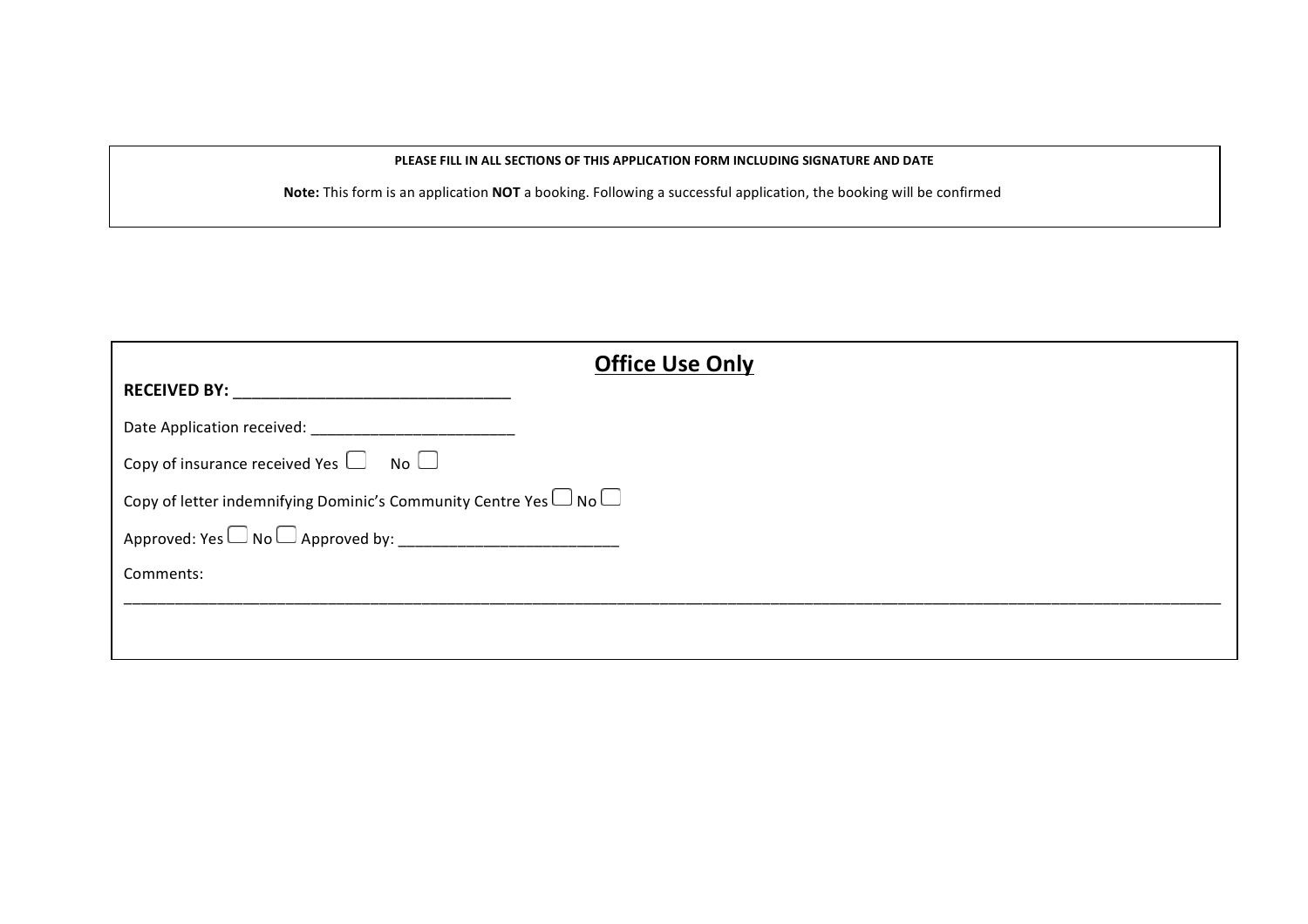### **Terms & Conditions for Groups Booking Facilities at Dominic's Community Centre**

1. All groups applying to use the facilities at Dominic's Community Centre must complete the official application form with the receptionist.

2. Before permission is granted to use the facilities, your application must be approved. You will be informed of this by phone and email.

3. Groups booking with the centre must have adequate public liability insurance cover and provide a copy to the centre and provide a letter from their insurance provider indemnifying Dominics Community Centre.

4. Payments for the hire of our facilities must be made in advance.

5. Group members must report to reception and sign in on arrival and sign out when leaving.

6. Children must be supervised at all times.

7. Items of equipment must be returned to the storage areas after use and any damage must be paid for by the offending group.

9. Management may terminate any booking if the group are found to be in breach of booking conditions.

10. Smoking is not permitted anywhere inside the gates of the centre.

11. If a group leader requires a storage press or room to be opened please ask at reception and a member of staff will do this for you.

12. It is the duty of group leaders to ensure the following:

a) That children in their group use equipment properly, with due care for their own safety and the safety of others.

b) Faults with equipment are reported immediately to staff.